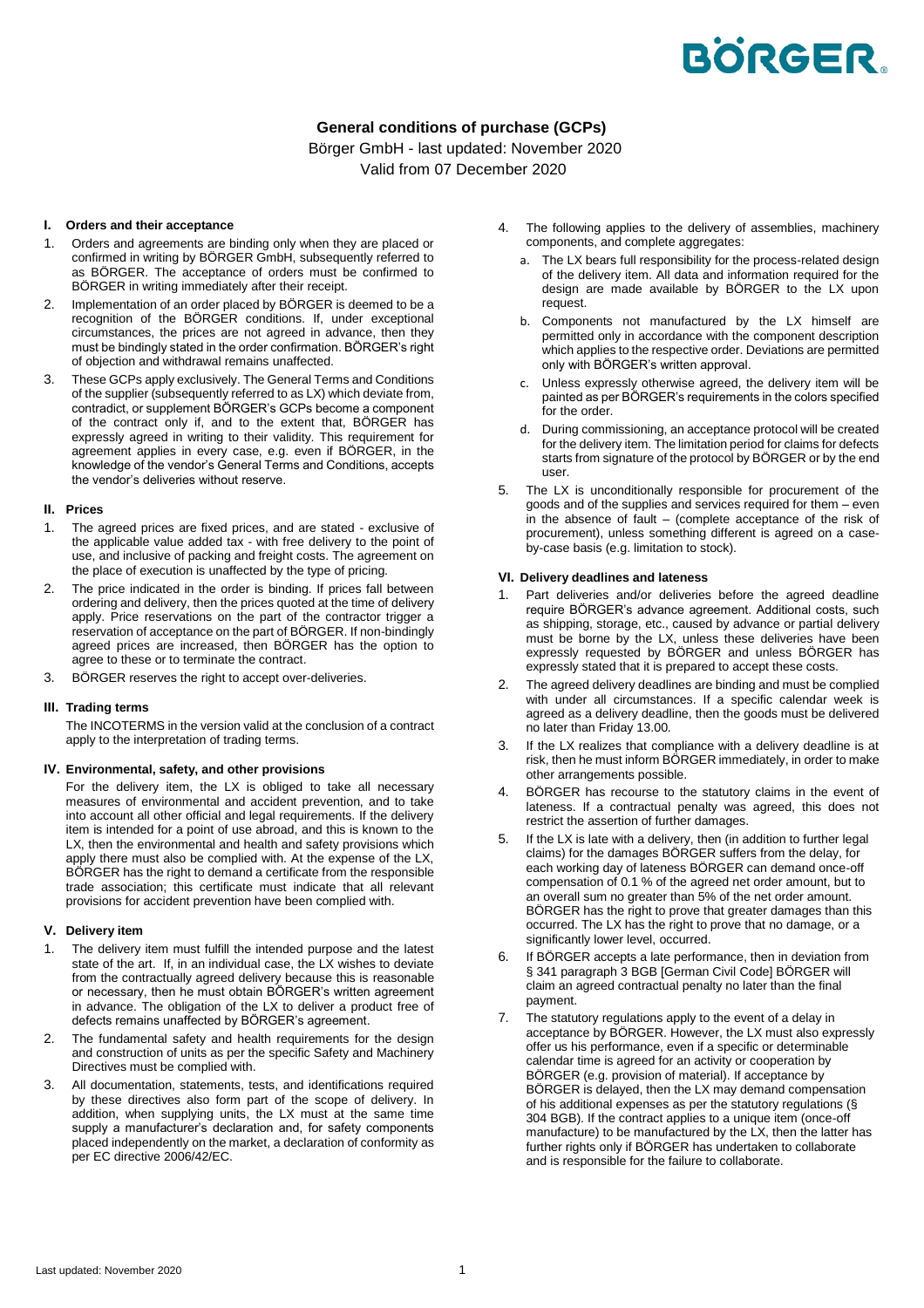# **VII. Dispatch**

- 1. The LX must bear the wage and material costs of shipping and of the shipping documents, and also for the customary packaging, unless otherwise agreed in the individual contract or through the agreement of the INCOTERMS.
- 2. The specified weights of all deliveries must be stated in the documents accompanying the goods. Suitable storage and insurance must be provided for call-off deliveries or for interim storage at BÖRGER's request.
- 3. The invoice, delivery note, and dispatch note must be sent to BÖRGER with correct format and content.
- 4. Separate from the delivery of the actual delivery item, the LX is obliged to send, in appropriate quantity and format, a complete set of documentation as per EN ISO 12100 to the respective purchasing representative.
- 5. The LX is liable for the consequences of an incorrect consignment note declaration. A dispatch note must be submitted immediately upon dispatch of every single delivery. If the designated receiving point, department, order number, subject comment, or issue comment are missing from the shipping documents, then all resulting costs are borne by the LX.
- 6. If an "ex works" or "ex stock" price is agreed, then BÖRGER will accept only market-appropriate freight costs as per the BÖRGER procurement logistics. All costs up to handover arising to the freight carrier, including loading but excluding carriage, are borne by the LX.

#### **VIII. Defective delivery and limitation period**

- Unless otherwise agreed subsequently, the statutory regulations apply to BÖRGER's rights in the event of material defects and defects in title of the goods (including incorrect and short delivery, as well as incorrect installation, and defective installation or operating instructions) and to other breaches of duty by the LX.
- 2. As per the statutory regulations, the LX is specifically responsible for the goods having the agreed characteristics when risk transfers to BÖRGER. For even insignificant deviation from the agreed characteristics or even insignificant impairment of usability, BÖRGER has the right to withdraw from the contract and to claim compensation for damages instead of the (full) performance.
- 3. In deviation from § 442 paragraph 1 p. 2 BGB, BÖRGER also has the unrestricted right to claims for defects if, as a result of gross negligence the defect remained unknown to BÖRGER at the conclusion of the contract.
- 4. The statutory regulations (§§ 377, 381 HGB [German Commercial Code]) apply to the commercial obligation to examine and to notify defects, with the following provision: BÖRGER's obligation to examine is restricted to defects which are clearly evident during its inspection of incoming goods through external inspection, including the delivery documents (e.g. transport damage, incorrect and short delivery) or which are recognizable through BÖRGER's random sampling procedures during quality control. If an acceptance is agreed, there is no obligation to examine. Otherwise, it depends on the extent to which an examination is feasible, taking into account the normal course of business in the individual case. BÖRGER's obligation to notify defects which are discovered later remains unaffected. Regardless of BÖRGER's obligation to examine, a complaint (notification of defect) is in any case deemed to be immediate and in good time if it is transmitted by BÖRGER within five working days from discovery, or in the case of evident defects, within five working days from the acceptance of goods by the Incoming Goods department. If defects are found only after the subsequent, more intensive, investigation (e.g. lab tests for chemical composition, complicated measurement, or evaluation), then it is also deemed to be in good time if these defects are notified by BÖRGER within two weeks from the acceptance of goods by the Incoming Goods department.
- 5. The LX will bear the expenses required for the purpose of testing and rectification, even if it becomes apparent that no defect was in fact present. BÖRGER's liability to pay compensation for an unjustified demand for correction of defects remains unaffected. However, BÖRGER is liable only if it has recognized or grossly negligently has failed to recognize that no defect exists.
- 6. Regardless of the legal rights and regulations in paragraph 5, the following applies: If the LX does not fulfill his obligation to rectification – by correction of the defect (reworking) or by delivery of defect-free material (replacement delivery) at BÖRGER's choice – within an appropriate period set by BÖRGER, then BÖRGER can itself correct the defect and claim compensation from the LX for the expenses necessary for this, or it may claim a corresponding advance payment. If rectification by the LX is unsuccessful or such a proposal is unacceptable to BÖRGER (e.g. because of particular urgency, risk to operations, or imminent occurrence of disproportionate damage), then no period for remediation is required. BÖRGER will inform the LX of such circumstances immediately, or in advance if possible. If rectification is to be performed, then the rectification is deemed to have failed after the first unsuccessful rectification attempt.
- 7. In addition, for a material defect or defect in title as per the statutory regulations – i.e. in the event of even insignificant deviation from the agreed characteristics or even insignificant impairment of usability – BÖRGER has the right to reduce the purchase price or to withdraw from the contract. In addition, BÖRGER has a claim to compensation for damages and expenses, as per the statutory regulations.
- 8. In deviation from § 438 paragraph 1 item 3 BGB, the general limitation period for claims for defects is 3 years. If an acceptance is agreed, then the limitation period starts from the acceptance. The 3-year limitation period also applies correspondingly to claims arising from defects in title, but the legal limitation period for third party claims for restitution (§ 438 paragraph 1 item 1 BGB) remains unaffected. Furthermore, for as long as the third party can still assert the right – particularly in the absence of limitation – against BÖRGER, claims arising from defects in title under no circumstances expire.
- 9. With regard to a defect resulting in rectification, the limitation period restarts from the conclusion of the rectification measure. Equally, longer legal limitation periods remain unaffected, as do further provisions relating to expiry suspension, suspension, and the restart of periods.

# **IX. Property rights of third parties**

The LX bears the responsibility that delivery and use of the delivery item do not breach property rights of third parties, especially patents, registered designs, copyright and competition rights, and the LX will indemnify BÖRGER for all claims asserted by third parties.

# **X. Retention of Ownership**

- 1. Transfer of ownership in the goods to BÖRGER must take place unconditionally and without regard to payment of the price. However, if in an individual case BÖRGER accepts a proposal from the LX whose transfer of ownership is conditional upon the payment of the purchase price, then the LX's retention of ownership lapses at the latest upon the payment of the purchase price for the delivered goods. In the normal course of business, BÖRGER remains entitled to resell the goods even before payment of the purchase price, subject to advance assignment of the claim arising from this (alternatively validity of the simple retention of ownership which is extended to the resale). This in any case excludes all other forms of retention of ownership, in particular retention of ownership which is extended to further processing, extended in another way, or transferred.
- 2. Drawings and other documentation, devices, models, tools, other means of production and provided items entrusted to the LX remain the property of BÖRGER. Ownership of tools and other means of production paid for by BÖRGER transfers to BÖRGER. Without the written agreement of BÖRGER, the abovementioned items must neither be scrapped nor made accessible to third parties, e.g. for the purpose of manufacturing. They must not be used for any other purpose than those which were contractually agreed, e.g. for delivery to third parties. The LX must store them carefully at his own expense for
	- BÖRGER during the performance of the contract.
- 3. Unless contractually agreed otherwise, it is the duty of the LX to care for, maintain, and service the above-mentioned items.
- 4. BÖRGER reserves all rights in drawings or products created to the instructions of BÖRGER, and also in processes developed by BÖRGER.